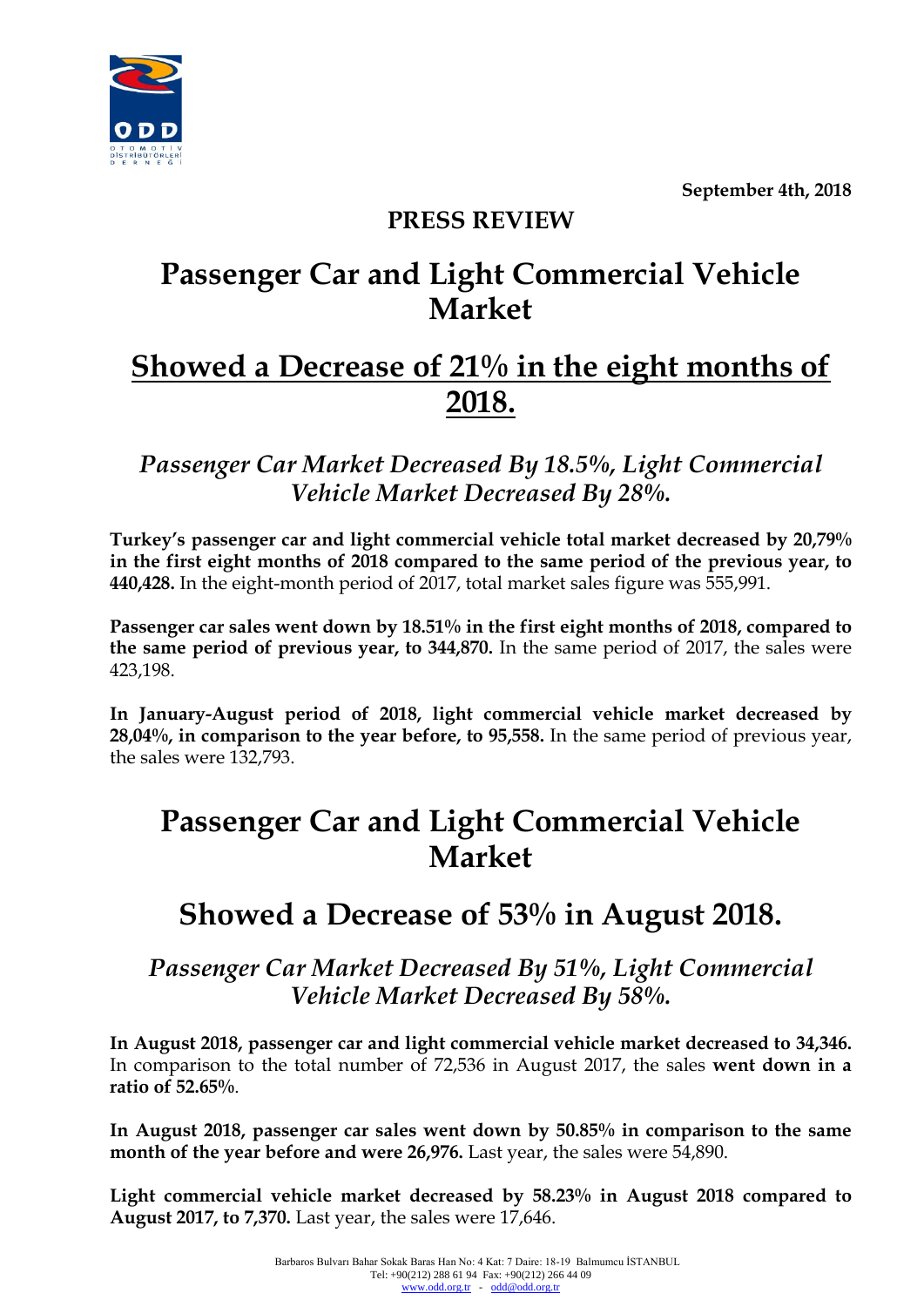

By the end of August 2018, a decrease of 18.5% in the sales of passenger cars below 1600cc and a decrease of 25.7% in the sales of passenger cars with a 1600-2000cc motor volume was observed. As for the sales of the passenger cars over 2000cc, a decrease of 22.7% was observed. 114 electric cars and 2,858 hybrid passenger cars were sold in the first eight months of 2018.

When the average emission values of the passenger car market in the end of August 2018 are considered, the passenger cars between 100-120g/km took the largest share with a ratio of 41.12%, with a number of 141,806.

At the end of August 2018, diesel passenger car sales share decreased to 59.41%, while the automatic transmission passenger car sales share increased to 65%.

At the end of August 2018, 83.74% of the passenger car market segment again consisted of the vehicles in the A, B and C segments. When evaluated according to segments, Segment C with a share of 54.9% reached the highest sales volume (a quantity of 189,374). When evaluated according to frame, most preferred body type was again Sedan (51.0%, a quantity of 175,721).

.At the end of August 2018, in light commercial vehicle market, when evaluated according to body type, Van's with a share of 68.78% had the highest sales volume (65,721), Light trucks followed them with a share of 12.26% (11,712) while the share of Pick-ups was 10.32% (9,865) and the share of Minibuses was 8.64% (8,260).

**Hayri ERCE, PhD. Executive Coordinator Automotive Distributors' Association**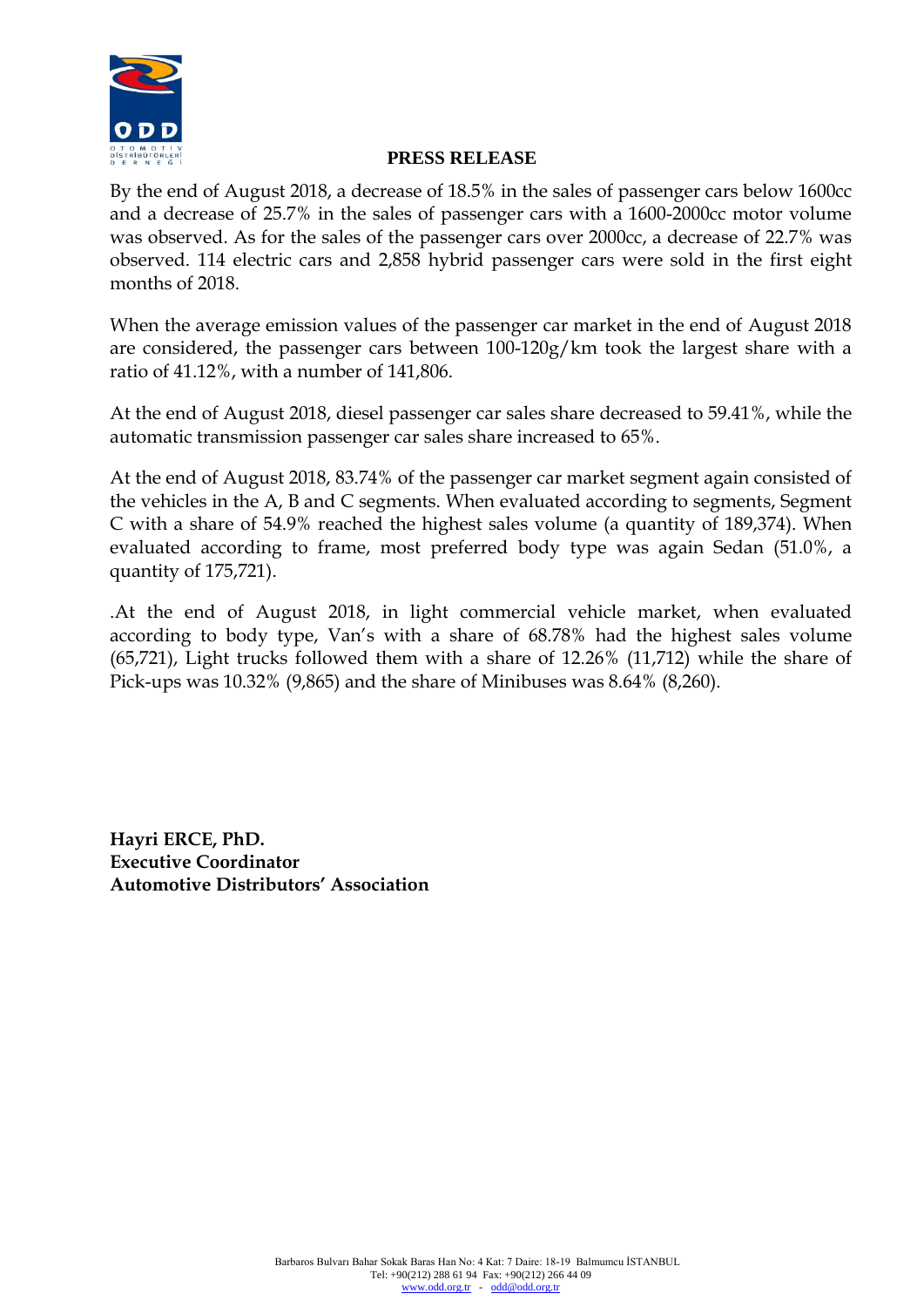

**In the first eight months of 2018, Turkey's passenger car and light commercial vehicle total market decreased by %20,79 and presented a sales number of 440,428.** Last year, the sales were 555,991.

**In August 2018, passenger car and light commercial vehicle market presented a sales number of 34,346.** In comparison to the total number of 72,536 in August 2017, the sales **went down in a ratio of 52.65%**.

**The passenger car and light commercial vehicle market, in comparison to the average 10-year August sales, showed a decrease of 43.65%.** 



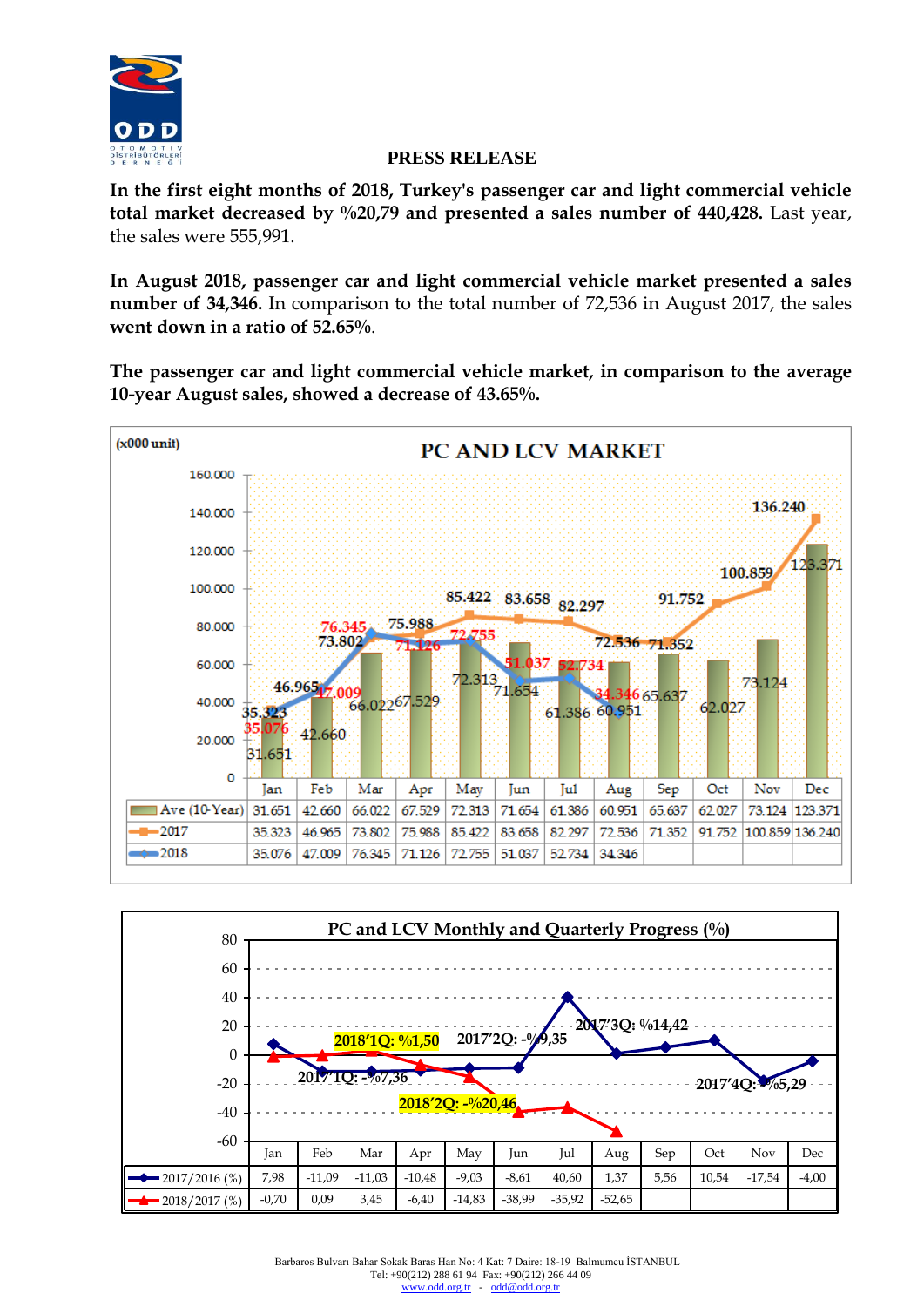

**In the first eight months of 2018, passenger car sales went down by 18.51% in comparison to the same period of previous year and were 344,870.** In the same period of previous year, the sales were 423,198.

**In August 2018, passenger car sales went down by 50.85% in comparison to the same month of the year before and were 26,976.** In August 2017, the sales were 54,890.

**The passenger car market, in comparison to the average 10-year August sales, showed a decrease of 38.46%.**



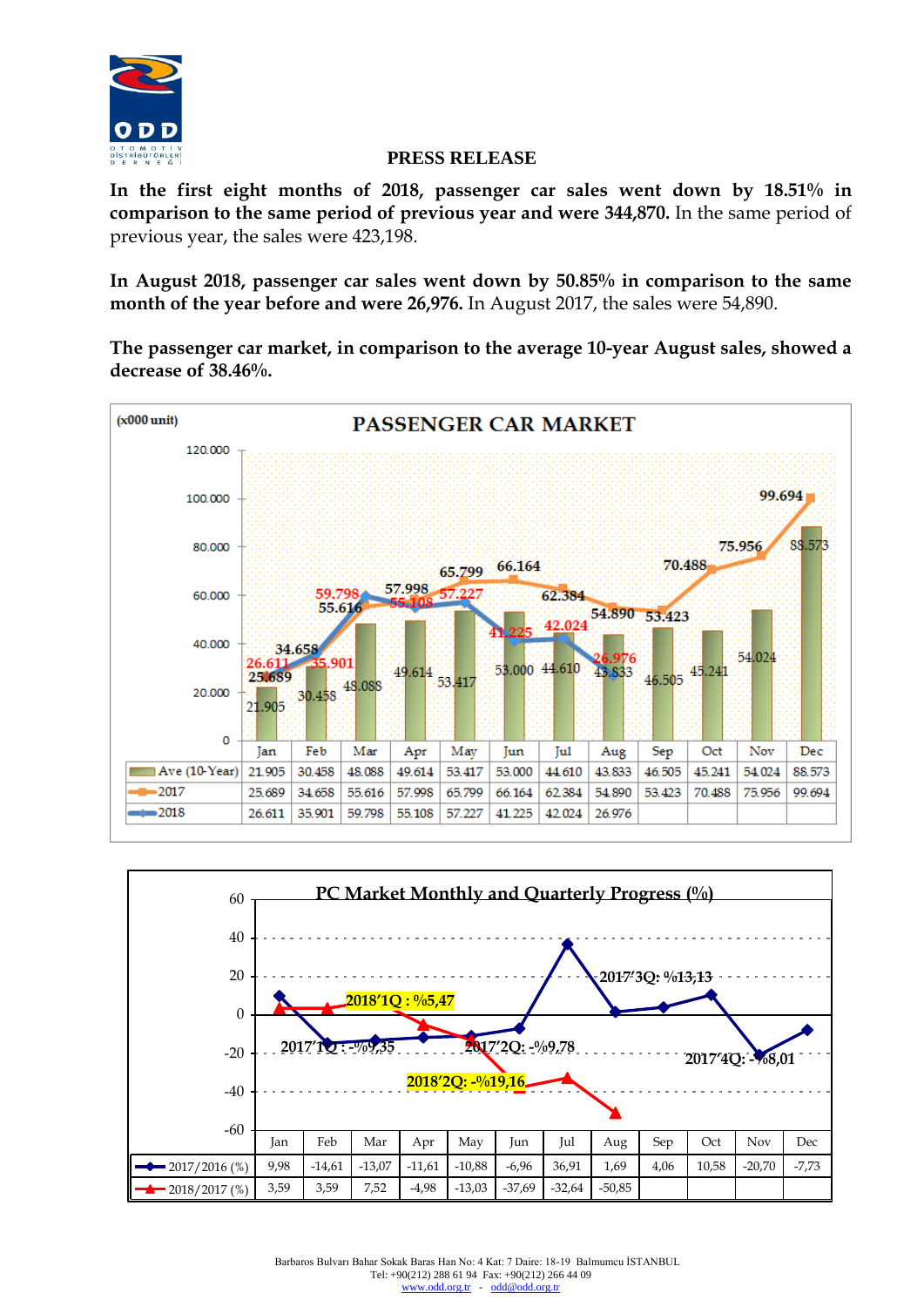

**In January-August period of 2018, light commercial vehicle sales decreased by 28.04% in comparison to the same period of the last year, to 95,558.** In the same period of previous year, the sales were 132,793.

**In August 2018, light commercial vehicle sales decreased by 58.23% in comparison to the same month of previous year, to 7,370.** In August 2017, the sales were 17,646.

**The light commercial vehicle market, in comparison to the average 10-year August sales, showed a decrease of 56.94%.** 



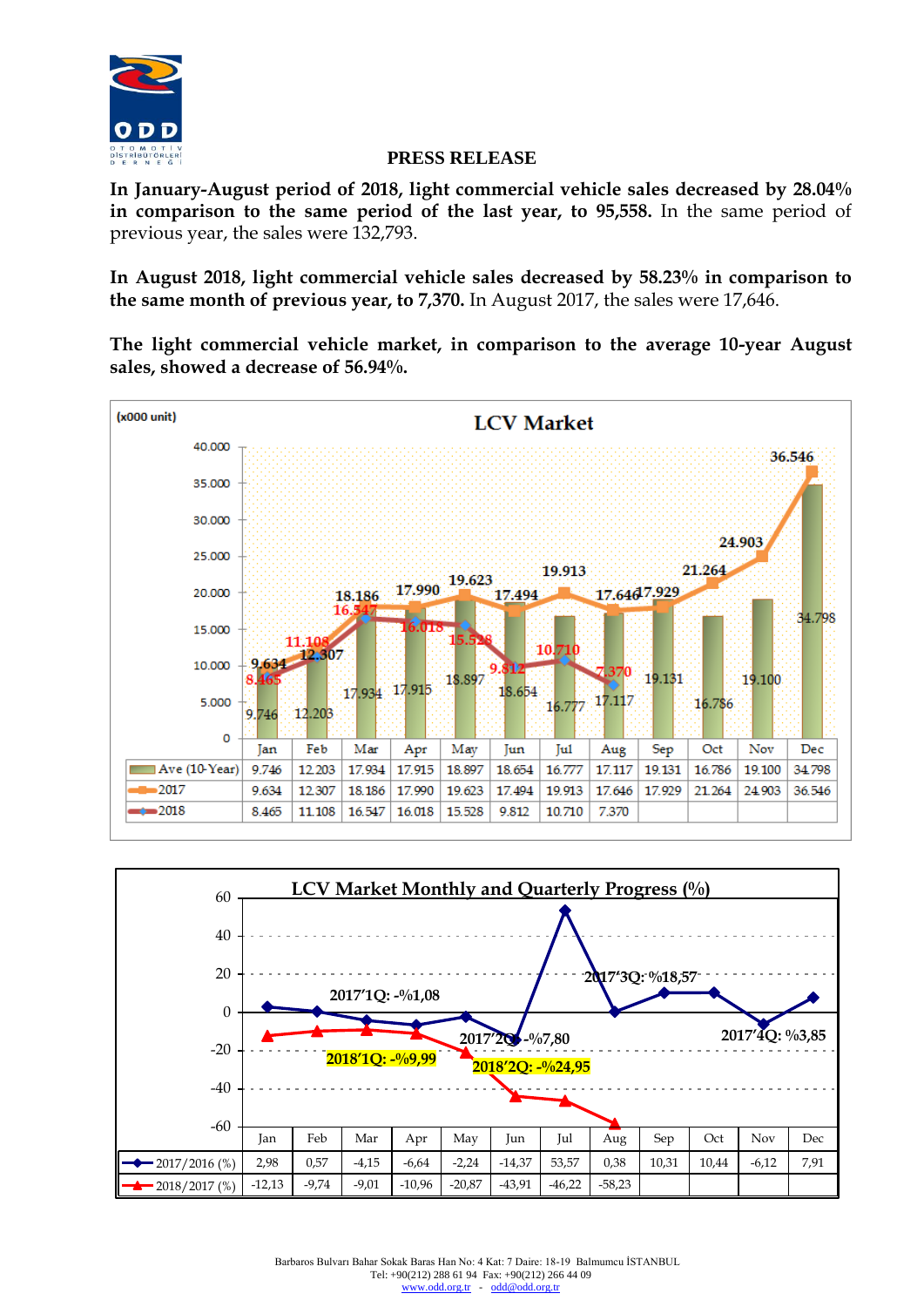

**When the end of August 2018 passenger car market is studied in terms of engine volume**, the biggest slice of the pie was taken by passenger cars under 1600cc with a ratio of 95.98% and a number of 331,020. Passenger cars between 1600cc to 2000cc followed them with a ratio of 2.86% and passenger cars above 2000cc with a ratio of 0.29%. In comparison with the same period of 2017, a decrease of 18.5% in the sales of passenger cars below 1600cc and a decrease of 25.7% in the sales of passenger cars with a 1600- 2000cc motor volume was observed. As for the sales of the passenger cars over 2000cc, a decrease of 22.7% was observed. 75 electric cars below 85kW engine power and 39 electric cars above 121 Kw, a total of 114 electric cars were sold in the first eight months of 2018.

At the end of August 2018, 410 hybrid cars under 1600cc, 2,226 hybrid cars between 1601cc-1800cc (>50kW), 24 hybrid cars between 1801cc - 2000cc, 193 hybrid cars between 2001cc-2500cc (>100KW) and 5 hybrid cars above 2500cc were sold. 2,858 hybrid cars were sold in January-August period of 2018.

| <b>ENGINE</b><br><b>VOLUME</b>                         | <b>ENGINE</b><br><b>TYPE</b> | <b>End of August</b><br>2017 |          | <b>End of August 2018</b> |          | Change    | <b>SCT</b>       | <b>VAT</b>    |
|--------------------------------------------------------|------------------------------|------------------------------|----------|---------------------------|----------|-----------|------------------|---------------|
|                                                        |                              | Qty                          | Segment  | Qty                       | Segment  |           | $\frac{0}{0}$    | $\frac{0}{0}$ |
| $\leq 1600$ cc                                         | B/D                          | 406.215                      | 95,99%   | 331.020                   | 95,98%   | $-18,5%$  | 45, 50, 60       |               |
| 1601cc - $\leq$<br><b>2000cc</b>                       | B/D                          | 13.288                       | 3,14%    | 9.876                     | 2,86%    | $-25,7%$  | 100, 110         |               |
| $\geq 2001$ cc                                         | B/D                          | 1.296                        | 0,31%    | 1.002                     | 0,29%    | $-22,7%$  | 160              |               |
| $\leq$ 85 kW                                           | <b>ELECTRIC</b>              | 11                           | $0,00\%$ | 75                        | 0,02%    | 581,8%    | 3                |               |
| 86kW - $\leq$<br>120kW                                 | <b>ELECTRIC</b>              | $\mathbf{0}$                 | $0,00\%$ | $\boldsymbol{0}$          | $0,00\%$ | #SAYI/0!  | 7                |               |
| $\geq$ 121 kW                                          | <b>ELECTRIC</b>              | 30                           | 0.01%    | 39                        | 0.01%    | 30,0%     | 15               |               |
| $\epsilon$ =1600 $cc$                                  | <b>HYBRID</b>                | 203                          | 0.05%    | 410                       | 0,12%    | 102,0%    | 60               |               |
| 1601cc -<br>$\epsilon$ =1800 $cc$<br>$\epsilon$ =50KW) | <b>HYBRID</b>                | $\boldsymbol{0}$             | $0,00\%$ | $\boldsymbol{0}$          | $0,00\%$ | #SAYI/0!  | 110              | 18            |
| 1601cc -<br>$\epsilon$ =1800 $cc$<br>(>50KW)           | <b>HYBRID</b>                | 2.013                        | 0,48%    | 2.226                     | 0.65%    | 10,6%     | 60               |               |
| 1801cc -<br>$\epsilon$ =2000 $\csc$                    | <b>HYBRID</b>                | 36                           | 0.01%    | 24                        | 0.01%    | $-33,3%$  | 110              |               |
| 2001cc-<br>$\epsilon$ =2500 $cc$<br>$\epsilon$ =100KW) | <b>HYBRID</b>                | $\boldsymbol{0}$             | $0,00\%$ | $\boldsymbol{0}$          | $0,00\%$ | #SAYI/0!  | 160              |               |
| 2001cc-<br>$\epsilon$ =2500 $cc$<br>(>100KW)           | <b>HYBRID</b>                | 99                           | 0,02%    | 193                       | 0.06%    | 94,9%     | 110              |               |
| $>2500cc$                                              | <b>HYBRID</b>                | 7                            | $0,00\%$ | 5                         | $0,00\%$ | $-28,6%$  | 160              |               |
| <b>Total</b>                                           |                              | 423.198                      | 100,00%  | 344.870                   | 100,00%  | $-18,51%$ | <b>TAX RATES</b> |               |

Barbaros Bulvarı Bahar Sokak Baras Han No: 4 Kat: 7 Daire: 18-19 Balmumcu İSTANBUL Tel: +90(212) 288 61 94 Fax: +90(212) 266 44 09 [www.odd.org.tr](http://www.odd.org.tr/) - [odd@odd.org.tr](mailto:odd@odd.org.tr)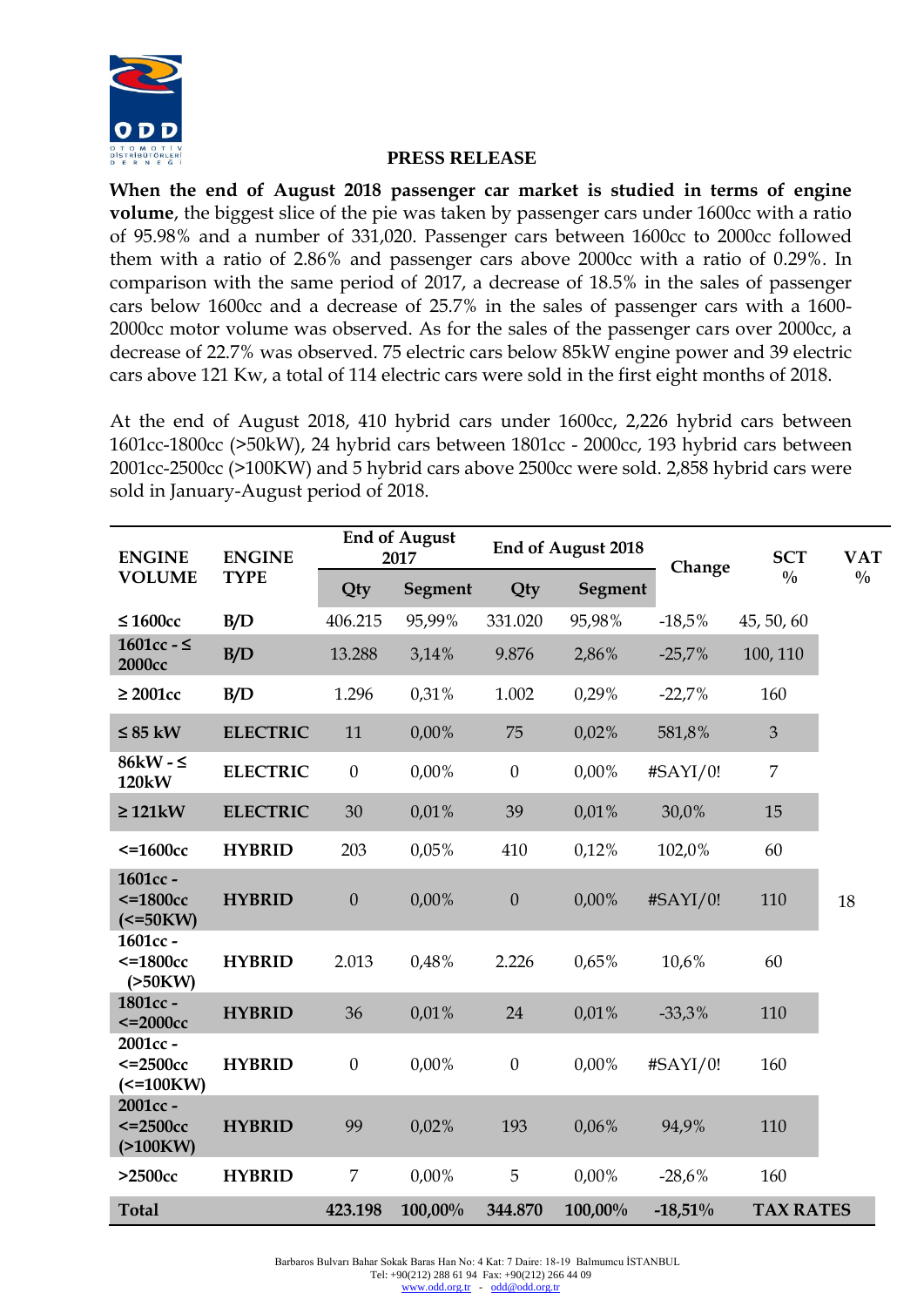

**When the end of August 2018 passenger car market is studied in terms of average emission values**, passenger cars between 100-120 gr/km have the highest share of 41.12% (141,806) and following this, passenger cars between 120-140 gr/km have a share of 21.68% (74,777).

| <b>CO2 AVERAGE</b><br><b>EMISSION</b> | End of August 2017 |         | End of August 2018 | Change         |            |  |
|---------------------------------------|--------------------|---------|--------------------|----------------|------------|--|
| VALUES (gr/km)                        | Qty                | Segment | Qty                | <b>Segment</b> |            |  |
| $< 100$ gr/km                         | 64.556             | 15,25%  | 63.019             | 18,27%         | $-2,38%$   |  |
| $\geq 100 - 120$ gr/km                | 193.681            | 45,77%  | 141.806            | 41,12%         | $-26,78%$  |  |
| $\geq$ 120 - < 140 gr/km              | 100.089            | 23,65%  | 74.777             | 21,68%         | $-25,29\%$ |  |
| $\geq$ 140 - < 160 gr/km              | 52.737             | 12,46%  | 54.705             | 15,86%         | 3,73%      |  |
| $\geq 160$ gr/km                      | 12.135             | 2,87%   | 10.563             | 3,06%          | $-12,95\%$ |  |
| <b>Total</b>                          | 423.198            | 100,00% | 344,870            | 100,00%        | $-18,51%$  |  |

**In the end of August 2018, diesel passenger car sales** decreased by 21.36% in comparison to the same period of previous year. Diesel share in passenger car sales at the end of August 2018, when compared to the same period of 2017, decreased to 59.41% (204,898).

|                  | End of August 2017 |                         | End of August 2018 |                         |            |
|------------------|--------------------|-------------------------|--------------------|-------------------------|------------|
| <b>DIESEL</b>    | Qty                | Share in the<br>Segment | Qty                | Share in the<br>Segment | Change     |
| A (Mini)         | $\overline{0}$     | $0.00\%$                | $\theta$           | $0.00\%$                | #SAYI/0!   |
| <b>B</b> (Entry) | 89.138             | 66,98%                  | 61.964             | 62,96%                  | $-30,49\%$ |
| C (Compact)      | 134.763            | 59,59%                  | 110.319            | 58,25%                  | $-18,14%$  |
| D (Medium)       | 30.324             | 63,57%                  | 27,090             | 61,87%                  | $-10,66%$  |
| $E$ (Luxury)     | 4.459              | 35,50%                  | 3.670              | 36,35%                  | $-17,69\%$ |
| F (Upper Luxury) | 1.854              | 80,96%                  | 1.855              | 84,20%                  | 0.05%      |
| <b>Total</b>     | 260.538            | $61,56\%$               | 204.898            | 59,41%                  | $-21,36%$  |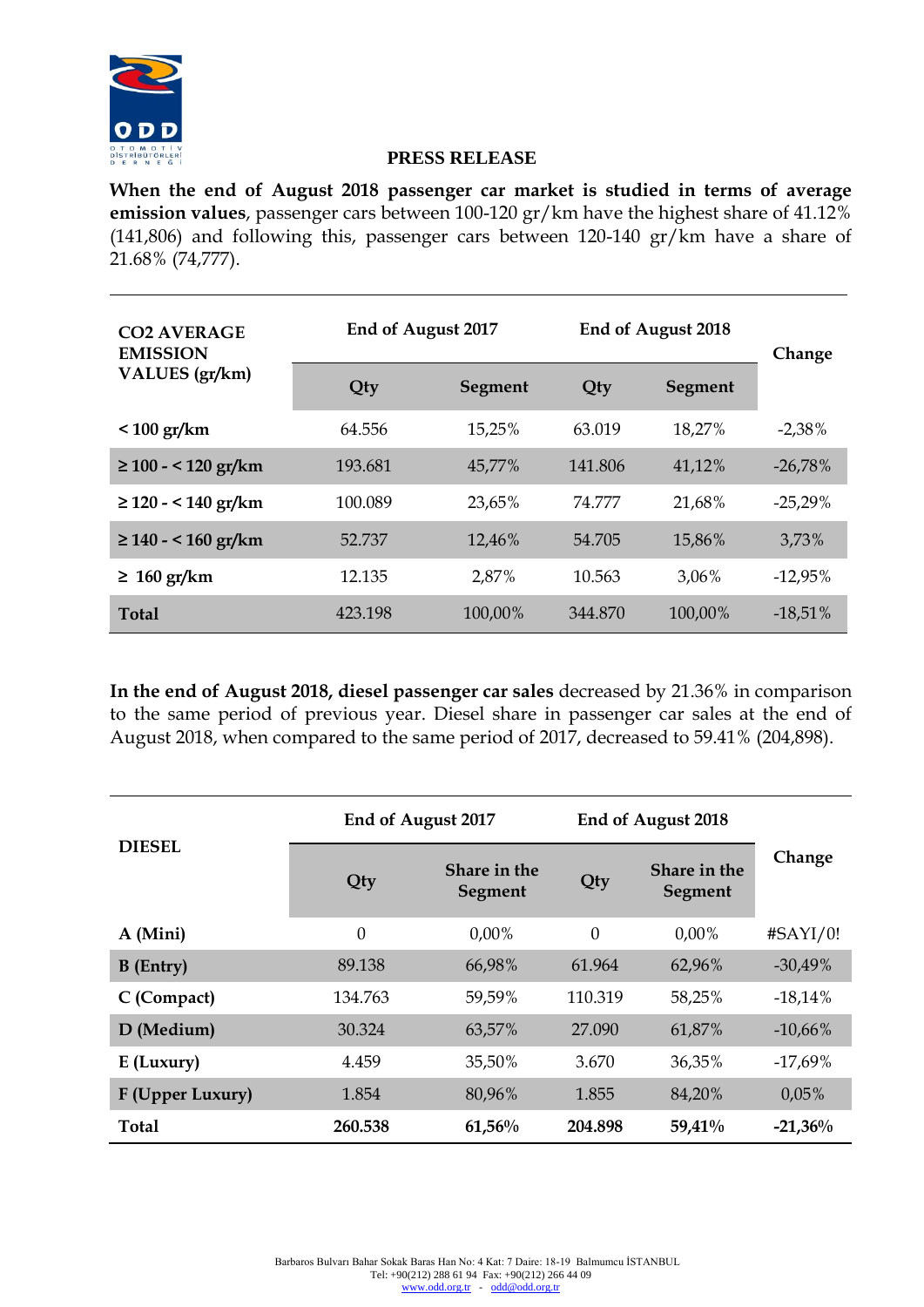

| End of<br><b>August 2018</b> | $\mathbf{1}$ | $\overline{2}$   | $\overline{\mathbf{3}}$ | $\boldsymbol{4}$ | 5                | 6                | 7              | <b>Total</b> | <b>Share</b> |
|------------------------------|--------------|------------------|-------------------------|------------------|------------------|------------------|----------------|--------------|--------------|
| Segment                      | S/D          | H/B              | S/W                     | <b>MPV</b>       | <b>CDV</b>       | Sport            | <b>SUV</b>     |              |              |
| A (Mini)                     | $\mathbf{0}$ | 925              | $\boldsymbol{0}$        | $\boldsymbol{0}$ | $\boldsymbol{0}$ | 67               | $\mathbf{1}$   | 993          | 0,3%         |
| <b>B</b> (Entry)             | 22.483       | 57.670           | 2.990                   | 284              | 5.035            | 91               | 9.863          | 98.416       | 28,5%        |
| C (Compact)                  | 114.067      | 24.858           | 694                     | 2.938            | $\boldsymbol{0}$ | 802              | 46.015         | 189.374      | 54,9%        |
| D (Medium)                   | 31.864       | 2.382            | 258                     | 29               | $\overline{0}$   | 955              | 8.299          | 43.787       | $12,7\%$     |
| E (Luxury)                   | 6.943        | $\boldsymbol{0}$ | 17                      | 5                | $\mathbf{0}$     | 289              | 2.843          | 10.097       | 2,9%         |
| F (Upper<br>Luxury)          | 364          | $\boldsymbol{0}$ | $\overline{0}$          | $\boldsymbol{0}$ | $\overline{0}$   | 153              | 1.686          | 2.203        | 0,6%         |
| <b>Total</b>                 | 175.721      | 85.835           | 3.959                   | 3.256            | 5.035            | 2.357            | 68.707         | 344.870      | $100,0\%$    |
|                              | 51,0%        | 24,9%            | $1,1\%$                 | 0.9%             | 1,5%             | 0,7%             | 19,9%          | 100,0%       |              |
| End of                       |              |                  |                         |                  |                  |                  |                |              |              |
| August 2017                  | $\mathbf{1}$ | $\overline{2}$   | $\overline{\mathbf{3}}$ | $\boldsymbol{4}$ | $5\overline{)}$  | $\boldsymbol{6}$ | $\overline{7}$ | Toplam       | Pay          |
| Segment                      | S/D          | H/B              | S/W                     | <b>MPV</b>       | <b>CDV</b>       | Spor             | <b>SUV</b>     |              |              |
| A (Mini)                     | $\mathbf{0}$ | 1.311            | $\boldsymbol{0}$        | $\boldsymbol{0}$ | $\mathbf{0}$     | 89               | $\overline{0}$ | 1.400        | 0,3%         |
| <b>B</b> (Entry)             | 30.942       | 78.748           | 3.660                   | 654              | 7.367            | 147              | 11.557         | 133.075      | 31,4%        |
| C (Compact)                  | 133.008      | 38.729           | 1.236                   | 3.756            | $\boldsymbol{0}$ | 1.607            | 47.833         | 226.169      | 53,4%        |
| D (Medium)                   | 35.992       | 2.277            | 475                     | 22               | $\mathbf{0}$     | 1.329            | 7.609          | 47.704       | 11,3%        |
| E (Luxury)                   | 9.316        | $\overline{4}$   | 31                      | $\overline{4}$   | $\boldsymbol{0}$ | 371              | 2.834          | 12.560       | 3,0%         |
| F (Upper<br>Luxury)          | 424          | $\boldsymbol{0}$ | $\boldsymbol{0}$        | $\boldsymbol{0}$ | $\mathbf{0}$     | 137              | 1.729          | 2.290        | 0,5%         |
| <b>Total</b>                 | 209.682      | 121.069          | 5.402                   | 4.436            | 7.367            | 3.680            | 71.562         | 423.198      | 100,0%       |
|                              | 49,5%        | 28,6%            | 1,3%                    | $1,0\%$          | 1,7%             | 0.9%             | 16,9%          | 100,0%       |              |
|                              |              |                  |                         |                  |                  |                  |                |              |              |
| Change                       | $\mathbf{1}$ | $\overline{2}$   | $\overline{\mathbf{3}}$ | $\boldsymbol{4}$ | 5                | $6\phantom{1}$   | $\overline{7}$ | Toplam       |              |
| Segment                      | S/D          | H/B              | S/W                     | <b>MPV</b>       | <b>CDV</b>       | Spor             | <b>SUV</b>     |              |              |
| A (Mini)                     |              | $-29,4%$         |                         |                  |                  | $-24,7%$         |                | $-29,1\%$    |              |
| $B$ (Entry)                  | $-27,3%$     | $-26,8%$         | $-18,3%$                | $-56,6%$         | $-31,7%$         | $-38,1%$         | $-14,7%$       | $-26,0%$     |              |
| C (Compact)                  | $-14,2%$     | $-35,8%$         | $-43,9%$                | $-21,8%$         |                  | $-50,1%$         | $-3,8%$        | $-16,3%$     |              |
| D (Medium)                   | $-11,5%$     | 4,6%             | $-45,7%$                | 31,8%            |                  | $-28,1%$         | 9,1%           | $-8,2\%$     |              |
| E (Luxury)                   | $-25,5%$     | $-100,0%$        | $-45,2%$                | 25,0%            |                  | $-22,1%$         | 0,3%           | $-19,6%$     |              |
| F (Upper<br>Luxury)          | $-14,2%$     |                  |                         |                  |                  | 11,7%            | $-2,5%$        | $-3,8%$      |              |
| <b>Total</b>                 | $-16,2%$     | $-29,1\%$        | $-26,7%$                | $-26,6%$         | $-31,7%$         | $-36,0%$         | $-4,0%$        | $-18,5%$     |              |

\*S/D: Sedan, H/B: Hatcback, S/W: Station Wagon, MPV: Multi Purpose Vehicle-Çok Amaçlı Araçlar, CDV: Car Derived Van-Binek Tipli Küçük Vanlar, SUV: Sport Utility Vehicle-Arazi Araçlar

**At the end of August 2018**, **83.74% of the passenger car market segment** again consisted of the vehicles in the A, B and C segments. When evaluated according to segments, Segment C with a share of 54.9% has the highest sales volume (189,374) and Segment B follows it with a share of 28.5% (98,416).

**At the end of August 2018, when evaluated according to frame type**, most preferred body type was again Sedan (51.0%, a quantity of 175,721). Following Sedan passenger cars are Hatchback frame with a share of 24.9% and a sales volume of 85,835 and SUV with a share of 19.9% and total sales volume of 68,707.